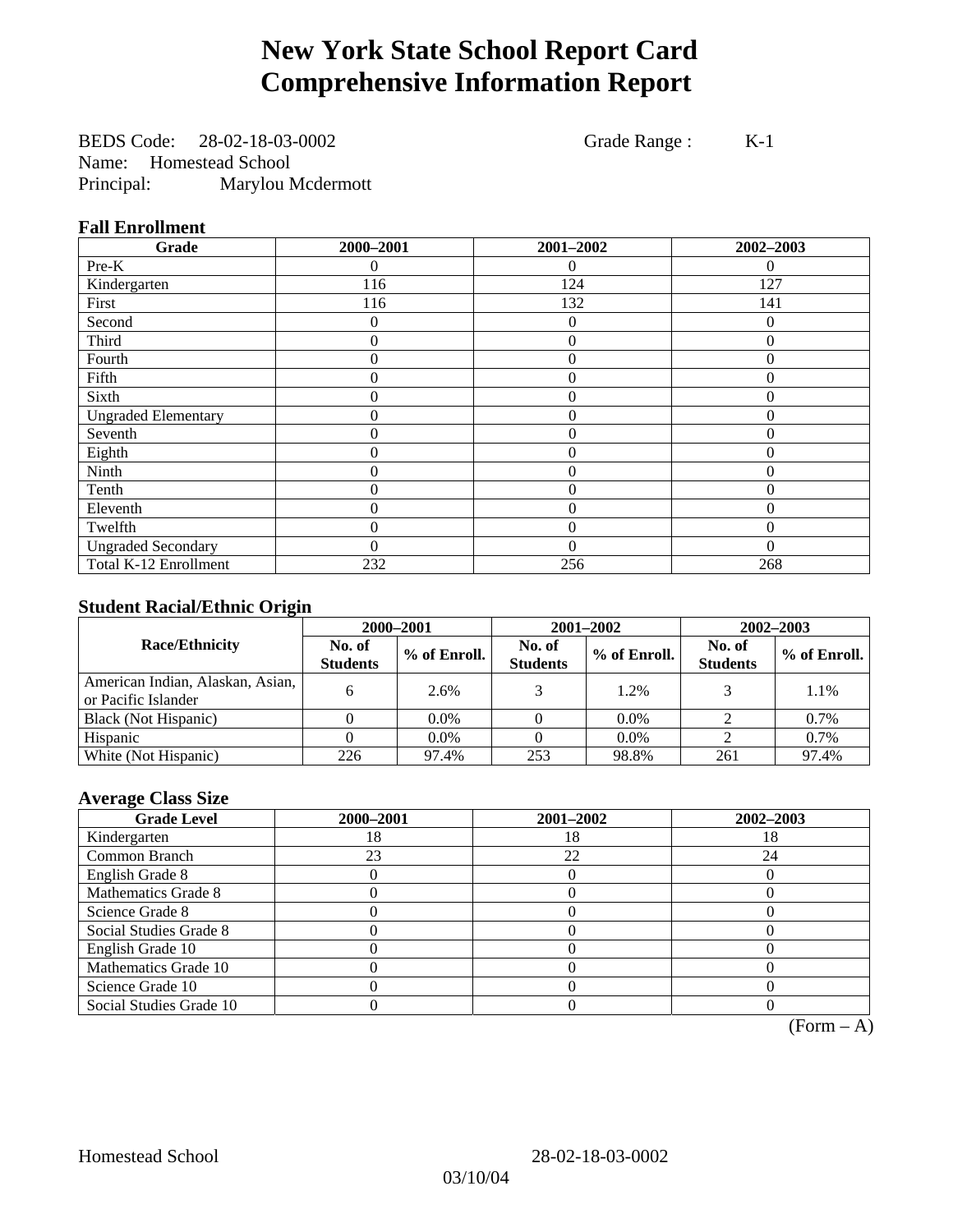#### **District Need to Resource Capacity Category**

| <b>N/RC Category</b> | <b>Description</b>                                                                             |
|----------------------|------------------------------------------------------------------------------------------------|
|                      | This is a school district with low student needs in relation to district<br>resource capacity. |

#### **Similar School Group and Description**

| <b>Similar School Group</b> | <b>Description</b>                                                    |
|-----------------------------|-----------------------------------------------------------------------|
|                             | All schools in this group are elementary level schools in school      |
| 16                          | districts with low student needs in relation to district resource     |
|                             | capacity. The schools in this group are in the lower range of student |
|                             | needs for elementary level schools in these districts.                |

All schools within the same N/RC category are divided into three similar school groups defined by the percentage of students in the school who are eligible for the free-lunch program and/or who are limited English proficient (also known as English language learners).

#### **Student Demographics Used To Determine Similar Schools Group**

|                                   | 2000-2001 |         | $2001 - 2002$ |         | $2002 - 2003$ |         |
|-----------------------------------|-----------|---------|---------------|---------|---------------|---------|
|                                   | Count     | Percent | Count         | Percent | Count         | Percent |
| <b>Limited English Proficient</b> |           | $3\%$   |               | .2%     |               | $0.0\%$ |
| Eligible for Free Lunch           |           | 0.0%    |               | $0.0\%$ |               | $0.0\%$ |

#### **Attendance and Suspension**

|                               | 1999–2000<br>$%$ of<br>No. of |         | 2000-2001        |         | $2001 - 2002$   |         |
|-------------------------------|-------------------------------|---------|------------------|---------|-----------------|---------|
|                               |                               |         | $%$ of<br>No. of |         | No. of          | $%$ of  |
|                               | <b>Students</b>               | Enroll. | <b>Students</b>  | Enroll. | <b>Students</b> | Enroll. |
| <b>Annual Attendance Rate</b> |                               | 95.5%   |                  | 95.9%   |                 | 96.0%   |
| <b>Student Suspensions</b>    |                               | 0.0%    |                  | $0.0\%$ |                 | 0.0%    |

#### **Student Socioeconomic and Stability Indicators (Percent of Enrollment)**

|                          | 2001–2002<br>2000-2001 |         | 2002-2003 |
|--------------------------|------------------------|---------|-----------|
| <b>Reduced Lunch</b>     | $0.0\%$                | $0.0\%$ | $0.0\%$   |
| <b>Public Assistance</b> | None                   | None    | None      |
| <b>Student Stability</b> | 98%                    | 92%     | 85%       |

#### **Staff Counts**

| Staff                                 | 2002-2003 |
|---------------------------------------|-----------|
| <b>Total Teachers</b>                 |           |
| <b>Total Other Professional Staff</b> |           |
| <b>Total Paraprofessionals</b>        | ΝA        |
| Teaching Out of Certification*        |           |
| Teachers with Temporary Licenses      |           |

\*Teaching out of certification more than on an incidental basis. Teachers with temporary licenses are also counted as teaching out of certification.

 $(Form - B)$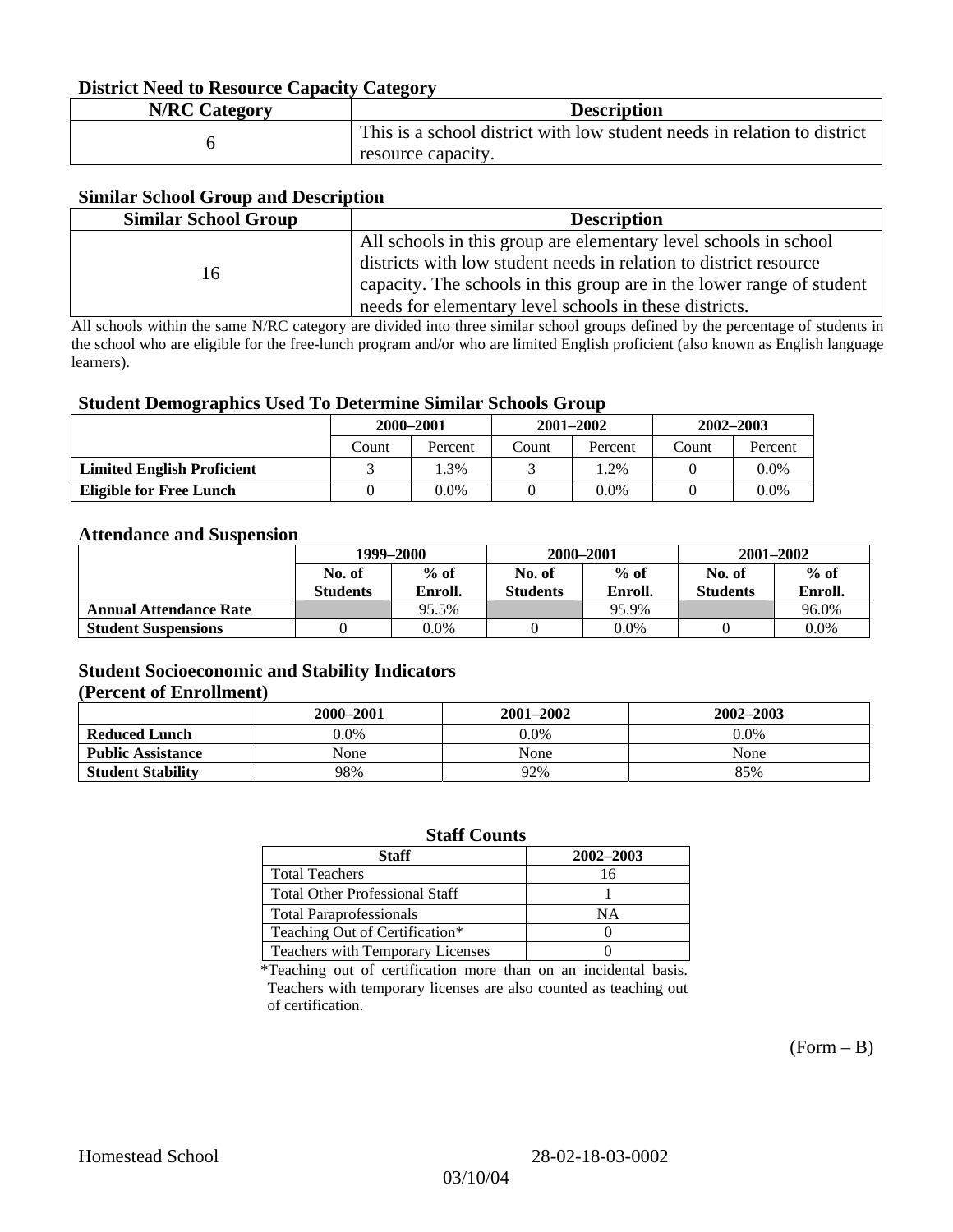# **Career Development and Occupational Studies (CDOS)**

## **Percentage of Students Documenting Self- and Career-Awareness Information and Career Exploration Activities, K–3**

| <b>Grades</b> | 2000-01 | $2001 - 02$ | $2002 - 03$ |
|---------------|---------|-------------|-------------|
| K-1           |         | $0\%$       | $0\%$       |
|               |         | $0\%$       | 0%          |

## **Students Developing a Career Plan, 4–12**

| <b>Grades</b> |                                      | $2000 - 01$ | $2001 - 02$ | $2002 - 03$ |
|---------------|--------------------------------------|-------------|-------------|-------------|
|               | Number of General-Education Students |             | 0           | $\Omega$    |
| $4 - 5$       | Number of Students with Disabilities |             | 0           | $\Omega$    |
|               | Number of All Students               |             | 0           | $\Omega$    |
|               | Percent of Enrollment                |             | 0%          | $0\%$       |
|               | Number of General-Education Students |             | 0           | 0           |
| $6 - 8$       | Number of Students with Disabilities |             | $\Omega$    | $\Omega$    |
|               | Number of All Students               |             | $\theta$    | $\Omega$    |
|               | Percent of Enrollment                |             | $0\%$       | $0\%$       |
|               | Number of General-Education Students |             | 0           | $\Omega$    |
| $9 - 12$      | Number of Students with Disabilities |             | 0           | $\Omega$    |
|               | Number of All Students               |             | $\Omega$    | $\Omega$    |
|               | Percent of Enrollment                |             | $0\%$       | 0%          |

# **Second Language Proficiency Examinations**

### **General-Education Students**

| <b>Test</b> | 2000-2001         |           |            | 2001-2002 | 2002-2003         |           |
|-------------|-------------------|-----------|------------|-----------|-------------------|-----------|
|             | <b>No. Tested</b> | % Passing | No. Tested | % Passing | <b>No. Tested</b> | % Passing |
| French      |                   | 0%        |            | 0%        |                   | 0%        |
| German      |                   | 0%        |            | 0%        |                   | 0%        |
| Italian     |                   | 0%        |            | 0%        |                   | 0%        |
| Latin       |                   | 0%        |            | 0%        |                   | 0%        |
| Spanish     |                   | 0%        |            | 0%        |                   | 0%        |

#### **Students with Disabilities**

| <b>Test</b> | 2000-2001         |           | 2001-2002  |           | 2002-2003         |           |
|-------------|-------------------|-----------|------------|-----------|-------------------|-----------|
|             | <b>No. Tested</b> | % Passing | No. Tested | % Passing | <b>No. Tested</b> | % Passing |
| French      |                   | 0%        |            | 0%        |                   | 0%        |
| German      |                   | 0%        |            | $0\%$     |                   | 0%        |
| Italian     |                   | 0%        |            | 0%        |                   | 0%        |
| Latin       |                   | 0%        |            | 0%        |                   | 0%        |
| Spanish     |                   | 0%        |            | 0%        |                   | 0%        |

(Form-D)